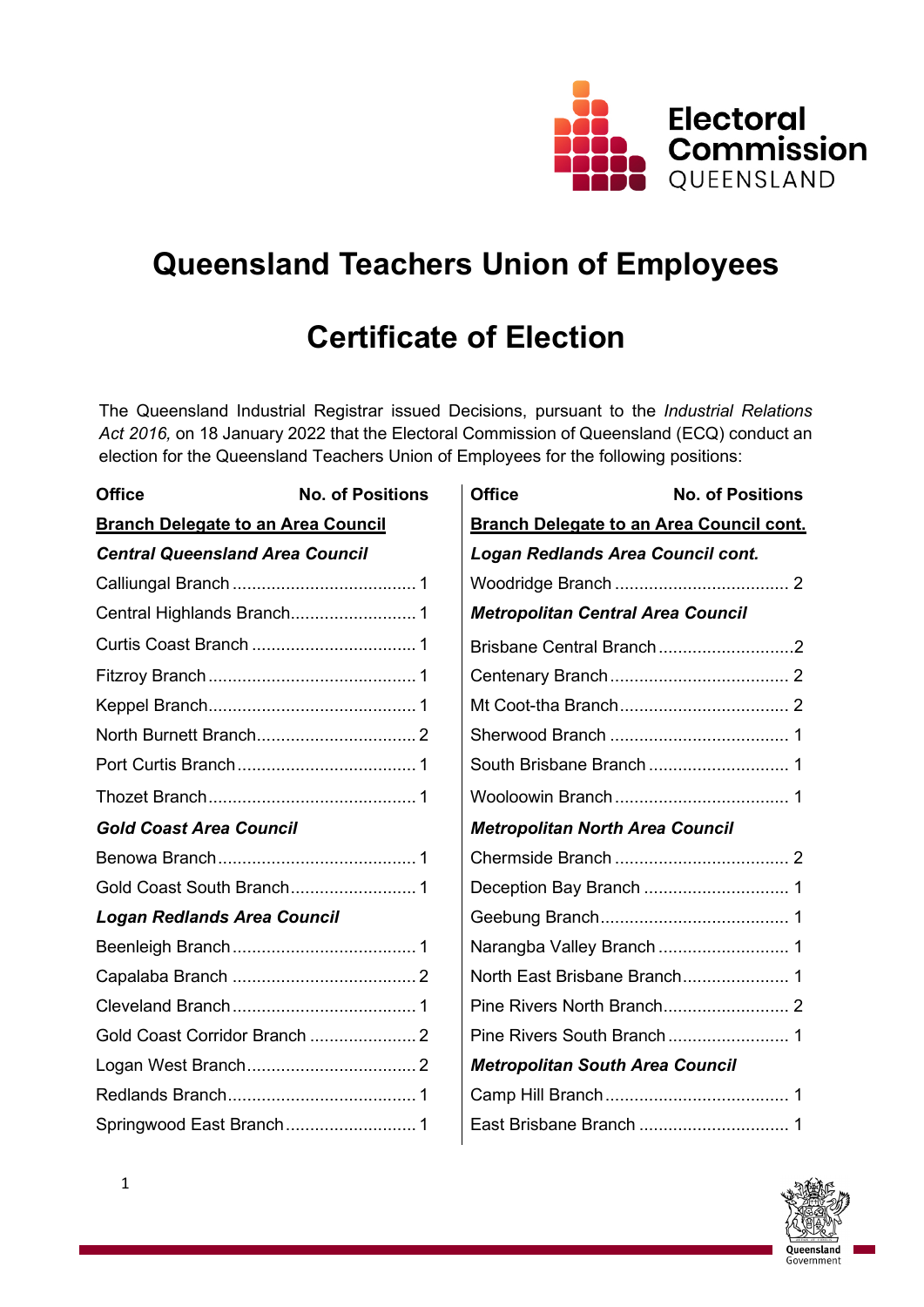

| <b>Branch Delegate to an Area Council cont.</b> | <b>Branch Delegate to an Area Council cont.</b> |  |  |
|-------------------------------------------------|-------------------------------------------------|--|--|
| <b>Metropolitan South Area Council cont.</b>    | <b>South Queensland Area Council cont.</b>      |  |  |
|                                                 |                                                 |  |  |
| Metropolitan West Logan Area Council            | Darling Downs North Branch 2                    |  |  |
|                                                 |                                                 |  |  |
|                                                 | South Western Queensland Branch 2               |  |  |
|                                                 |                                                 |  |  |
|                                                 | <b>Sunshine Coast Area Council</b>              |  |  |
|                                                 |                                                 |  |  |
|                                                 |                                                 |  |  |
|                                                 |                                                 |  |  |
| <b>North Queensland Area Council</b>            |                                                 |  |  |
|                                                 |                                                 |  |  |
|                                                 |                                                 |  |  |
|                                                 | <b>Wide Bay Area Council</b>                    |  |  |
|                                                 |                                                 |  |  |
|                                                 |                                                 |  |  |
|                                                 |                                                 |  |  |
|                                                 |                                                 |  |  |
|                                                 | <b>Area Council Officers</b>                    |  |  |
| <b>Far North Queensland Area Council</b>        | <b>Metropolitan Central Area Council</b>        |  |  |
|                                                 |                                                 |  |  |
|                                                 |                                                 |  |  |
|                                                 | <b>Metropolitan North Area Council</b>          |  |  |
|                                                 |                                                 |  |  |
|                                                 |                                                 |  |  |
|                                                 | <b>Metropolitan South Area Council</b>          |  |  |
| <b>South Queensland Area Council</b>            |                                                 |  |  |
|                                                 |                                                 |  |  |
|                                                 |                                                 |  |  |

| <b>Branch Delegate to an Area Council cont.</b> |
|-------------------------------------------------|
| <b>South Queensland Area Council cont.</b>      |
|                                                 |
| Darling Downs North Branch 2                    |
|                                                 |
| South Western Queensland Branch 2               |
|                                                 |
| <b>Sunshine Coast Area Council</b>              |
|                                                 |
|                                                 |
|                                                 |
|                                                 |
|                                                 |
|                                                 |
| <b>Wide Bay Area Council</b>                    |
| Bundaberg North Branch  1                       |
| Bundaberg South Branch 1                        |
|                                                 |
|                                                 |
| <b>Area Council Officers</b>                    |
| <b>Metropolitan Central Area Council</b>        |
|                                                 |
|                                                 |
| <b>Metropolitan North Area Council</b>          |
|                                                 |
|                                                 |
| <b>Metropolitan South Area Council</b>          |
|                                                 |
|                                                 |

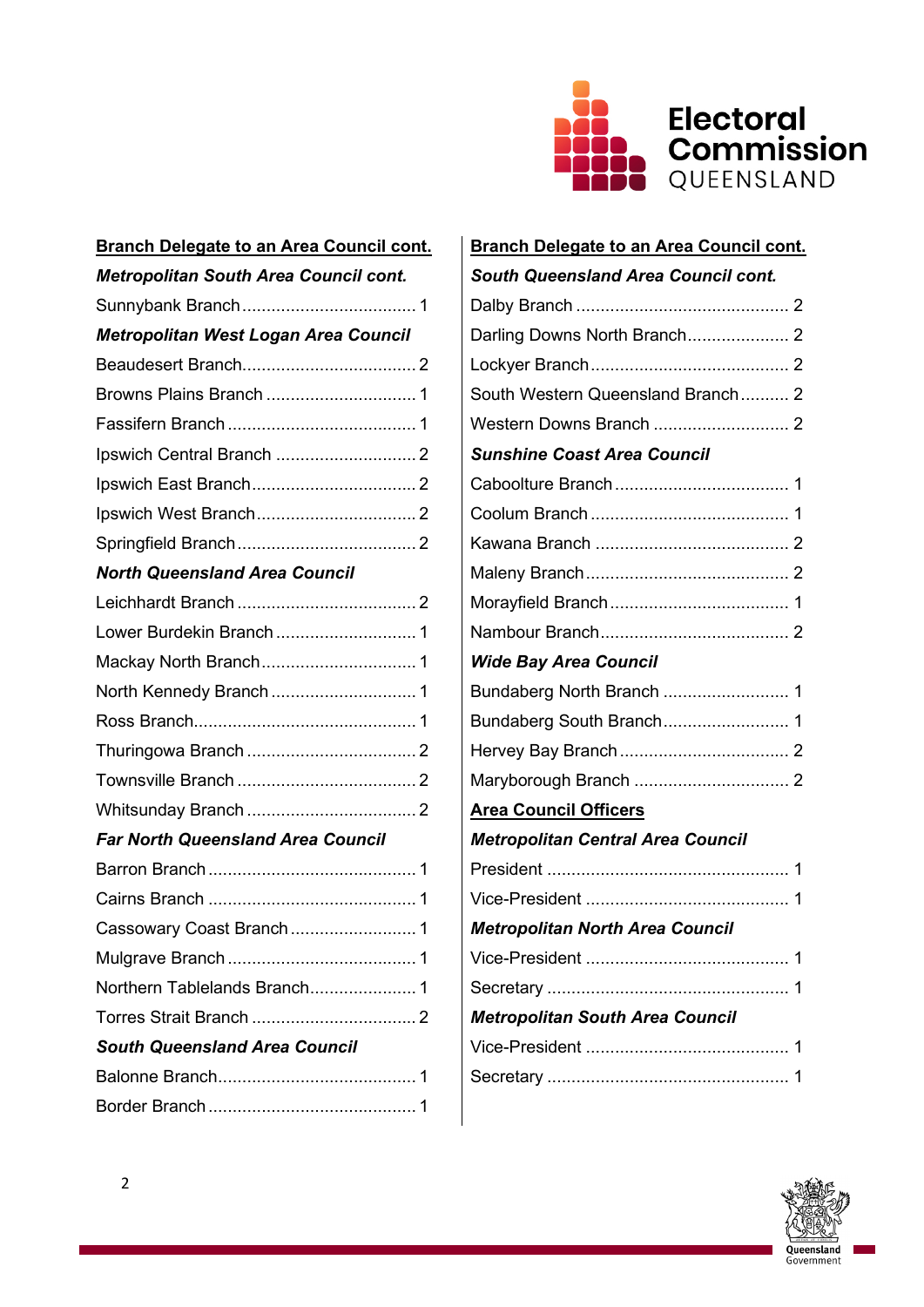

| <b>Area Council Officers cont.</b>       | <b>TAFE Council Representative for a Branc</b>  |
|------------------------------------------|-------------------------------------------------|
| <b>South Queensland Area Council</b>     | <b>Group of Branches</b>                        |
|                                          | TQOL - TAFE On Line 1                           |
| <b>North Queensland Area Council</b>     |                                                 |
|                                          | <b>State Council Representative of a Branch</b> |
|                                          |                                                 |
|                                          |                                                 |
| <b>Far North Queensland Area Council</b> |                                                 |
|                                          |                                                 |
|                                          |                                                 |
|                                          |                                                 |
| <b>Logan Redlands Area Council</b>       |                                                 |
|                                          |                                                 |
|                                          |                                                 |
|                                          |                                                 |

# **TAFE Council Representative for a Branch or**

# *<u>Group of Branches</u>*

| <b>State Council Representative of a Branch</b> |  |
|-------------------------------------------------|--|
|                                                 |  |
|                                                 |  |
|                                                 |  |

Table 1 – Positions of Office

A Notice of Election and Nomination Form detailing the election arrangements was distributed to members in the Union journal on Friday, 11 February 2022. The timetable for the election was advertised as follows:

- Nominations open on Friday, 11 February 2022;
- Nominations close at midday on Monday, 7 March 2022;
- Secret Postal Ballot, if required, will open Tuesday, 19 April 2022;
- Ballot to close at midday on Wednesday, 18 May 2022.
- Attendance ballots, if required will be conducted at the relevant meeting after the close of nominations.

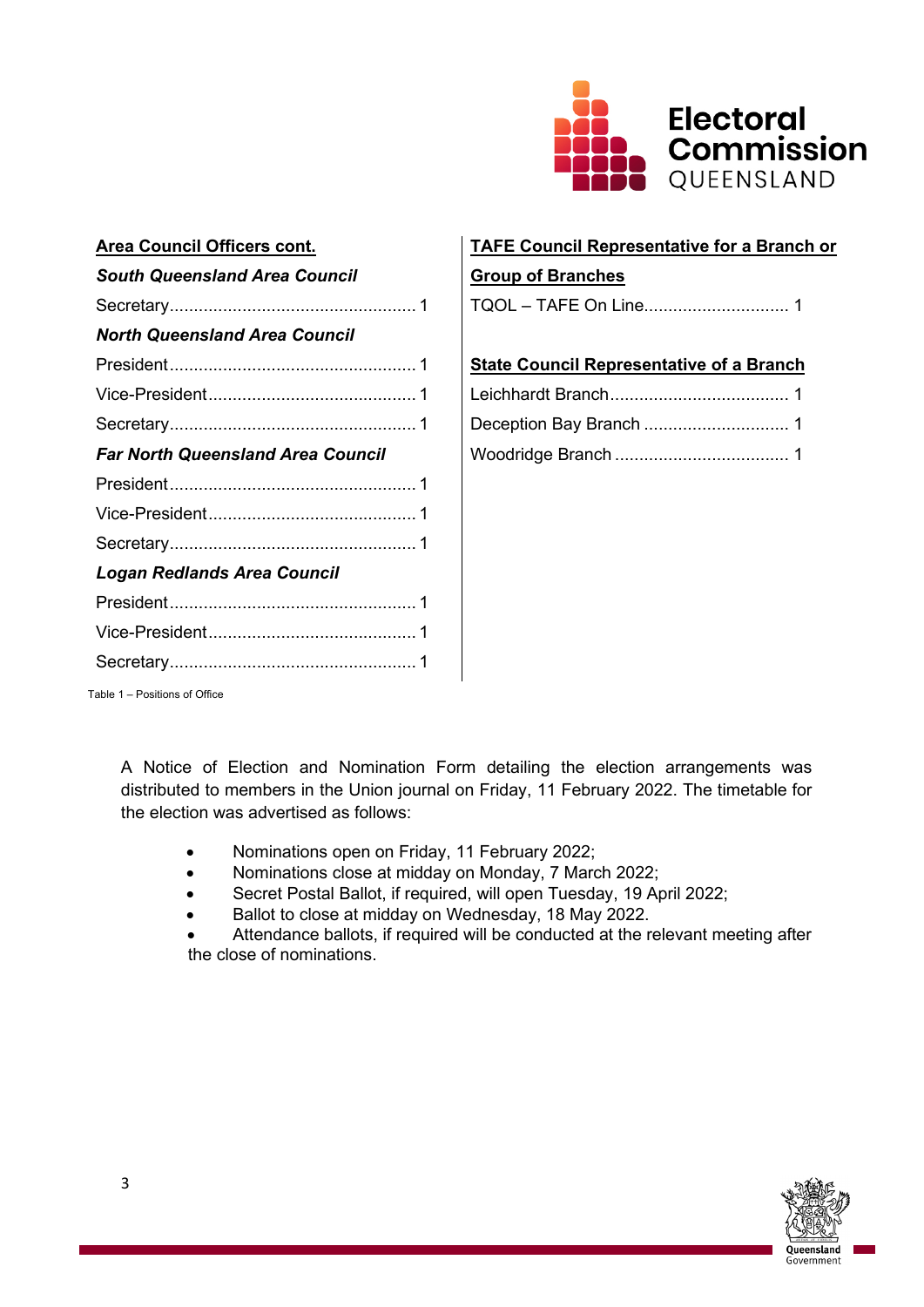

# **Nominations**

Nomination forms were received by the following:

| <b>Office</b>                             | <b>No. of Positions</b>                           | <b>Nominees</b>                 |  |  |
|-------------------------------------------|---------------------------------------------------|---------------------------------|--|--|
| <b>Branch Delegate to an Area Council</b> |                                                   |                                 |  |  |
| <b>Central Queensland Area Council</b>    |                                                   |                                 |  |  |
|                                           |                                                   | <b>HOLZNAGEL, Tina Michelle</b> |  |  |
| Central Highlands Branch  1               |                                                   | <b>HORSFALL, David Bede</b>     |  |  |
|                                           |                                                   | No nomination received          |  |  |
|                                           |                                                   | No nomination received          |  |  |
|                                           | <u> 1980 - Johann Barbara, martxa alemaniar a</u> | CHAMBERS, Emma                  |  |  |
|                                           |                                                   | <b>MCGOVERN, Kirsty</b>         |  |  |
|                                           |                                                   | ALLEN, Christopher              |  |  |
|                                           |                                                   | <b>HURST, Michael Withdrawn</b> |  |  |
|                                           |                                                   | <b>MCMULLIN, Mark</b>           |  |  |
|                                           |                                                   | POWER, Amanda                   |  |  |
|                                           |                                                   | <b>CUMMING, Elizabeth</b>       |  |  |
|                                           |                                                   | MOONEY, Tina Louise             |  |  |
| <b>Gold Coast Area Council</b>            |                                                   |                                 |  |  |
|                                           |                                                   | CHIPPENDALE, Glenn              |  |  |
|                                           |                                                   | No nomination received          |  |  |
| <b>Logan Redlands Area Council</b>        |                                                   |                                 |  |  |
|                                           |                                                   | No nomination received          |  |  |
|                                           |                                                   | <b>THOMPSON, Andrew</b>         |  |  |
|                                           |                                                   | No nomination received          |  |  |
|                                           |                                                   | STEVENSON, Amanda Jean          |  |  |
|                                           |                                                   | <b>TURNER, Helen</b>            |  |  |
|                                           |                                                   | NICHOLLS, Louise                |  |  |

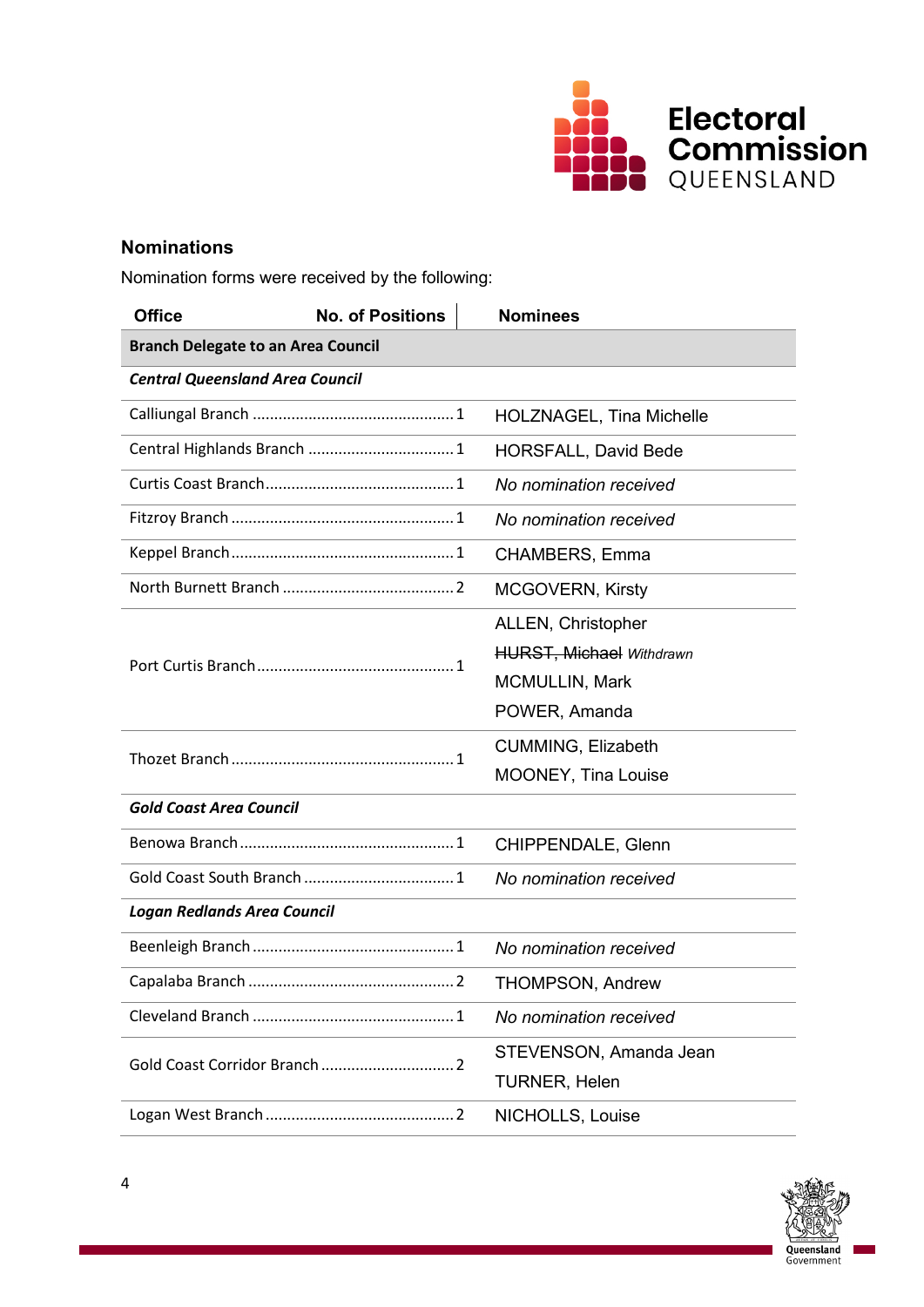

|                                          | No nomination received           |
|------------------------------------------|----------------------------------|
|                                          | No nomination received           |
|                                          | No nomination received           |
| <b>Metropolitan Central Area Council</b> |                                  |
|                                          | No nomination received           |
|                                          | <b>MCMAHON, Kevin</b>            |
|                                          | MONSOUR, Rosa                    |
|                                          | No nomination received           |
|                                          | GATER, Rebecca                   |
|                                          | <b>GILLAM, Matthew James</b>     |
| <b>Metropolitan North Area Council</b>   |                                  |
|                                          | No nomination received           |
|                                          | No nomination received           |
|                                          | No nomination received           |
|                                          | POPE, Paige Elizabeth Ineligible |
|                                          | WINWOOD, Nicholas                |
|                                          | <b>HATCH, Natalie</b>            |
|                                          | BAI, Robin                       |
| <b>Metropolitan South Area Council</b>   |                                  |
|                                          | No nomination received           |
|                                          | No nomination received           |
|                                          | No nomination received           |
| Metropolitan West Logan Area Council     |                                  |
|                                          | No nomination received           |
|                                          | No nomination received           |
|                                          | No nomination received           |

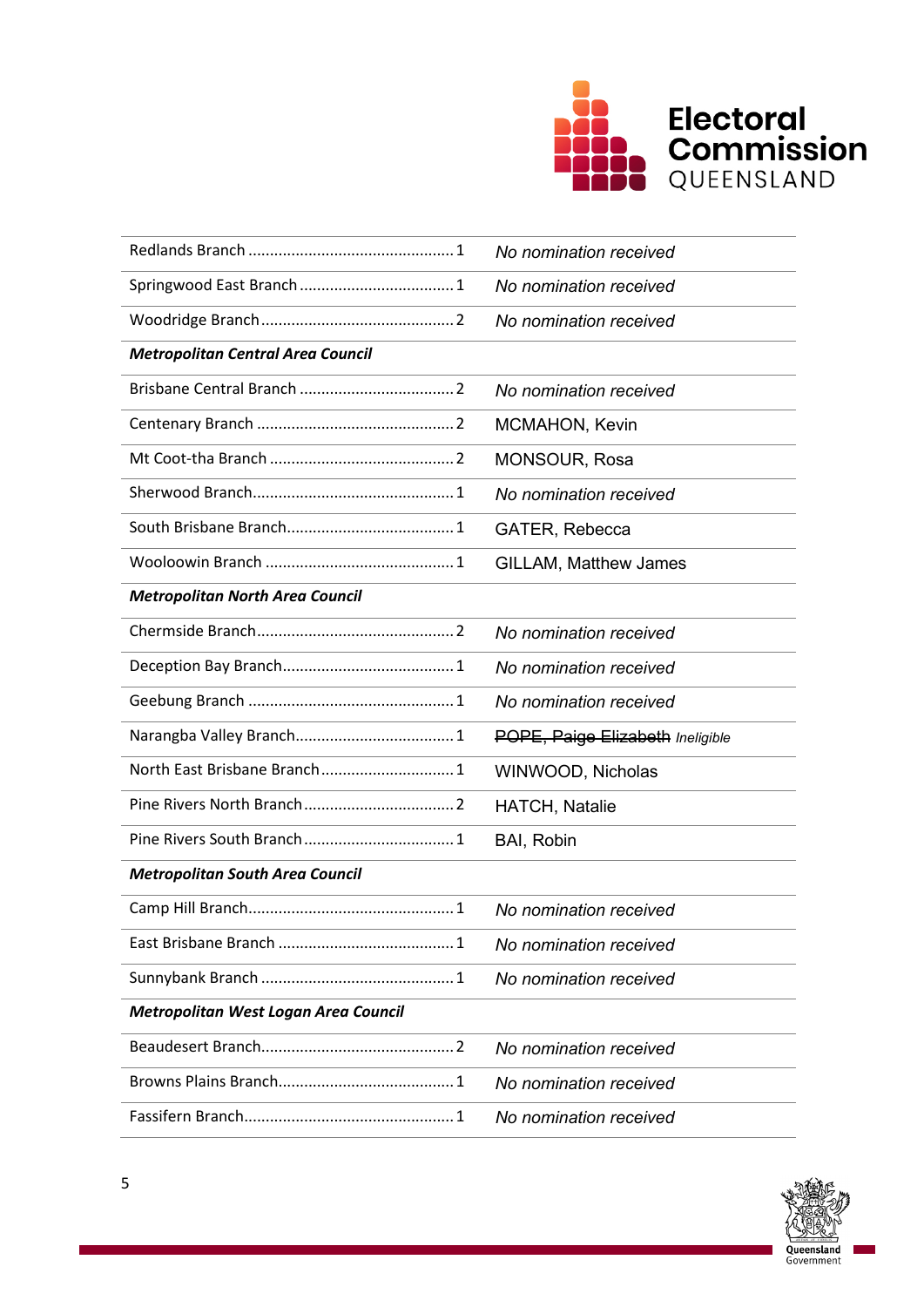

|                                          | No nomination received        |  |
|------------------------------------------|-------------------------------|--|
|                                          | No nomination received        |  |
|                                          | No nomination received        |  |
|                                          | <b>BLACKLOCK, Natalie</b>     |  |
| <b>North Queensland Area Council</b>     |                               |  |
|                                          | No nomination received        |  |
|                                          | No nomination received        |  |
|                                          | <b>AURIAC, Elise</b>          |  |
| <u> 1989 - Johann Barbara, martin a</u>  | SINGH, Naudeep                |  |
|                                          | GILES, Geoffrey lan           |  |
|                                          | <b>WHITEFORD, Grant</b>       |  |
|                                          | AUMEND, Louise                |  |
|                                          | <b>CHANDLER, Nicholas</b>     |  |
|                                          | <b>MORRIS-BLAIR, Shiralee</b> |  |
|                                          | MURPHY, Nicole                |  |
| <b>Far North Queensland Area Council</b> |                               |  |
|                                          | IRVINE, Gavin                 |  |
|                                          | SHEPPARD, Jo                  |  |
|                                          | HOLMES, Jennifer Rae          |  |
|                                          | MCCARTNEY, Thomas (Tom)       |  |
| Northern Tablelands Branch<br>$\cdot$ 1  | LIVINGSTONE, Mark             |  |
|                                          | RICHARDS, Michael             |  |
| <b>South Queensland Area Council</b>     |                               |  |
|                                          | No nomination received        |  |
|                                          | GIESE, Cassandra Gaye         |  |
|                                          | <b>BUTTERS, Lynne</b>         |  |

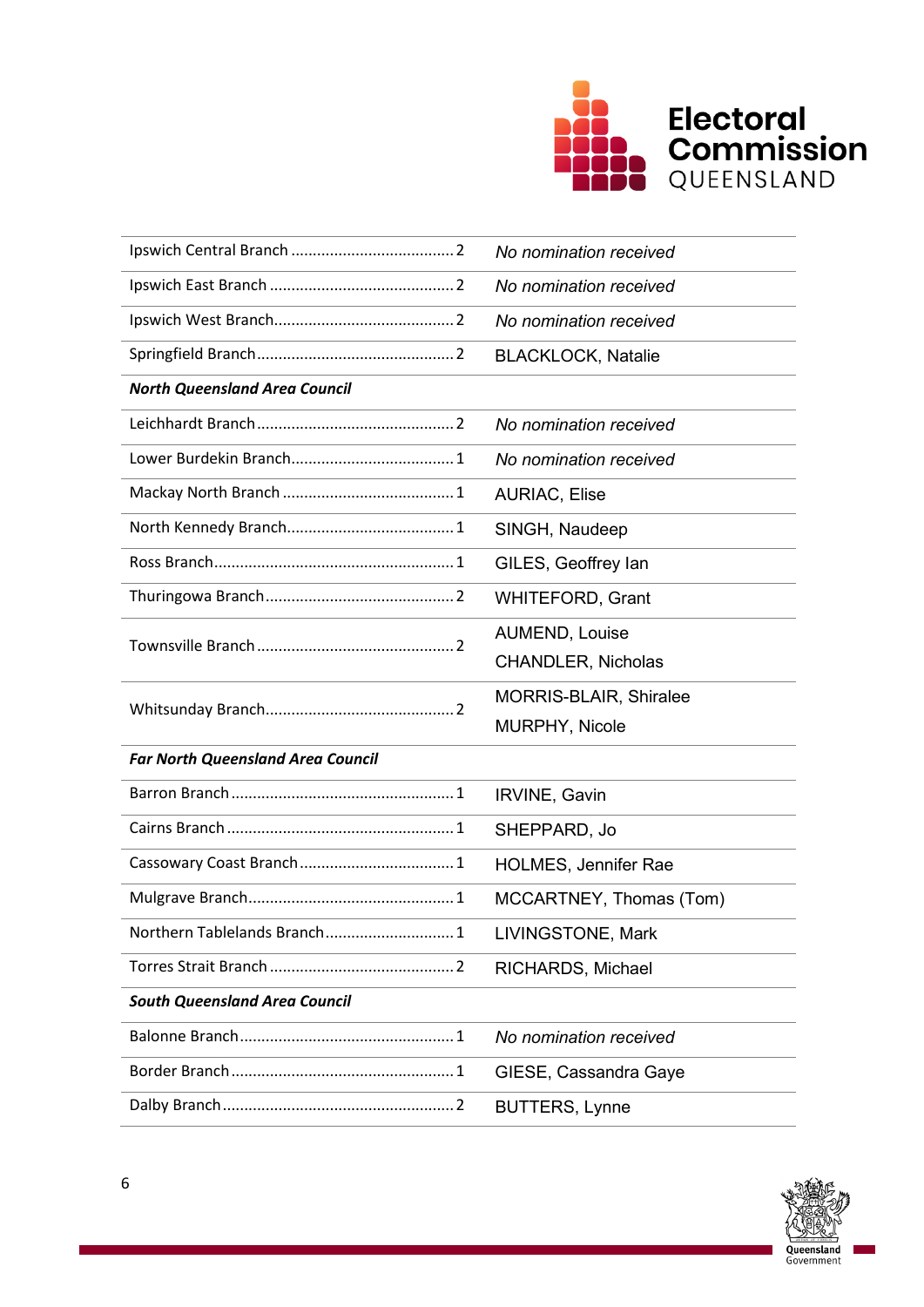

|                                          | MACKAY, Tammy A                        |  |  |
|------------------------------------------|----------------------------------------|--|--|
|                                          | TODD, Luke                             |  |  |
|                                          | NEWTON, Donna L                        |  |  |
|                                          | GODDARD, Sarah Jane                    |  |  |
| South Western Queensland Branch  2       | JONES, Monique                         |  |  |
|                                          | MASON, Mikayla J                       |  |  |
|                                          | GRAY, Amanda L                         |  |  |
| <b>Sunshine Coast Area Council</b>       |                                        |  |  |
|                                          | <b>MARSHALL, Rechelle</b>              |  |  |
|                                          | No nomination received                 |  |  |
|                                          | No nomination received                 |  |  |
|                                          | No nomination received                 |  |  |
|                                          | No nomination received                 |  |  |
|                                          | No nomination received                 |  |  |
| <b>Wide Bay Area Council</b>             |                                        |  |  |
|                                          | No nomination received                 |  |  |
|                                          | No nomination received                 |  |  |
|                                          | No nomination received                 |  |  |
|                                          | No nomination received                 |  |  |
| <b>Area Council Officers</b>             |                                        |  |  |
| <b>Metropolitan Central Area Council</b> |                                        |  |  |
|                                          | No nomination received                 |  |  |
|                                          | <b>GILLAM, Matthew James withdrawn</b> |  |  |
| <b>Metropolitan North Area Council</b>   |                                        |  |  |
|                                          | No nomination received                 |  |  |
|                                          | No nomination received                 |  |  |

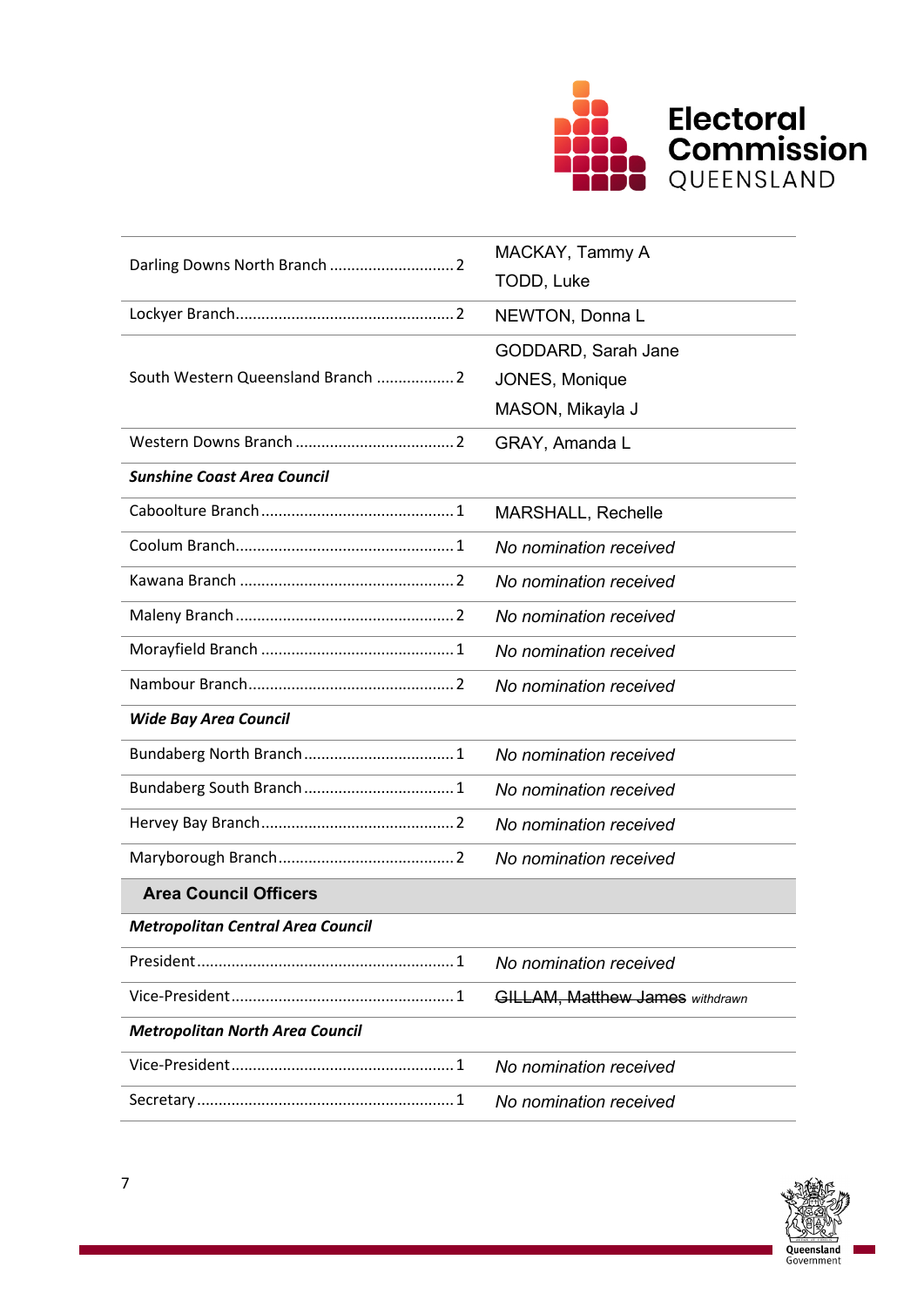

| <b>Metropolitan South Area Council</b>                               |                                      |  |  |
|----------------------------------------------------------------------|--------------------------------------|--|--|
|                                                                      | <b>BROADBENT, Michael</b>            |  |  |
|                                                                      | GORDON, Jacinta                      |  |  |
| <b>South Queensland Area Council</b>                                 |                                      |  |  |
|                                                                      | GIESE, Cassandra Gaye                |  |  |
| <b>North Queensland Area Council</b>                                 |                                      |  |  |
|                                                                      | SHAW, Bob                            |  |  |
|                                                                      | MORRIS-BLAIR, Shiralee               |  |  |
|                                                                      | <b>GILES, Geoffrey Ian defective</b> |  |  |
| <b>Far North Queensland Area Council</b>                             |                                      |  |  |
|                                                                      | <b>HOLMES, Jennifer Rae</b>          |  |  |
|                                                                      | O'CONNELL, William                   |  |  |
|                                                                      | No nomination received               |  |  |
| <b>Logan Redlands Area Council</b>                                   |                                      |  |  |
|                                                                      | NICHOLLS, Louise                     |  |  |
|                                                                      | No nomination received               |  |  |
|                                                                      | <b>TURNER, Helen</b>                 |  |  |
| <b>TAFE Council Representative for a Branch or group of Branches</b> |                                      |  |  |
| TQOL - TAFE Queensland On Line  1                                    | No nomination received               |  |  |
| <b>State Council Representative of a Branch</b>                      |                                      |  |  |
|                                                                      | No nomination received               |  |  |
|                                                                      | <b>BAKER, Vicki</b>                  |  |  |
|                                                                      | JANELEK, Kathleen                    |  |  |

Table 2 – Summary of Nomination

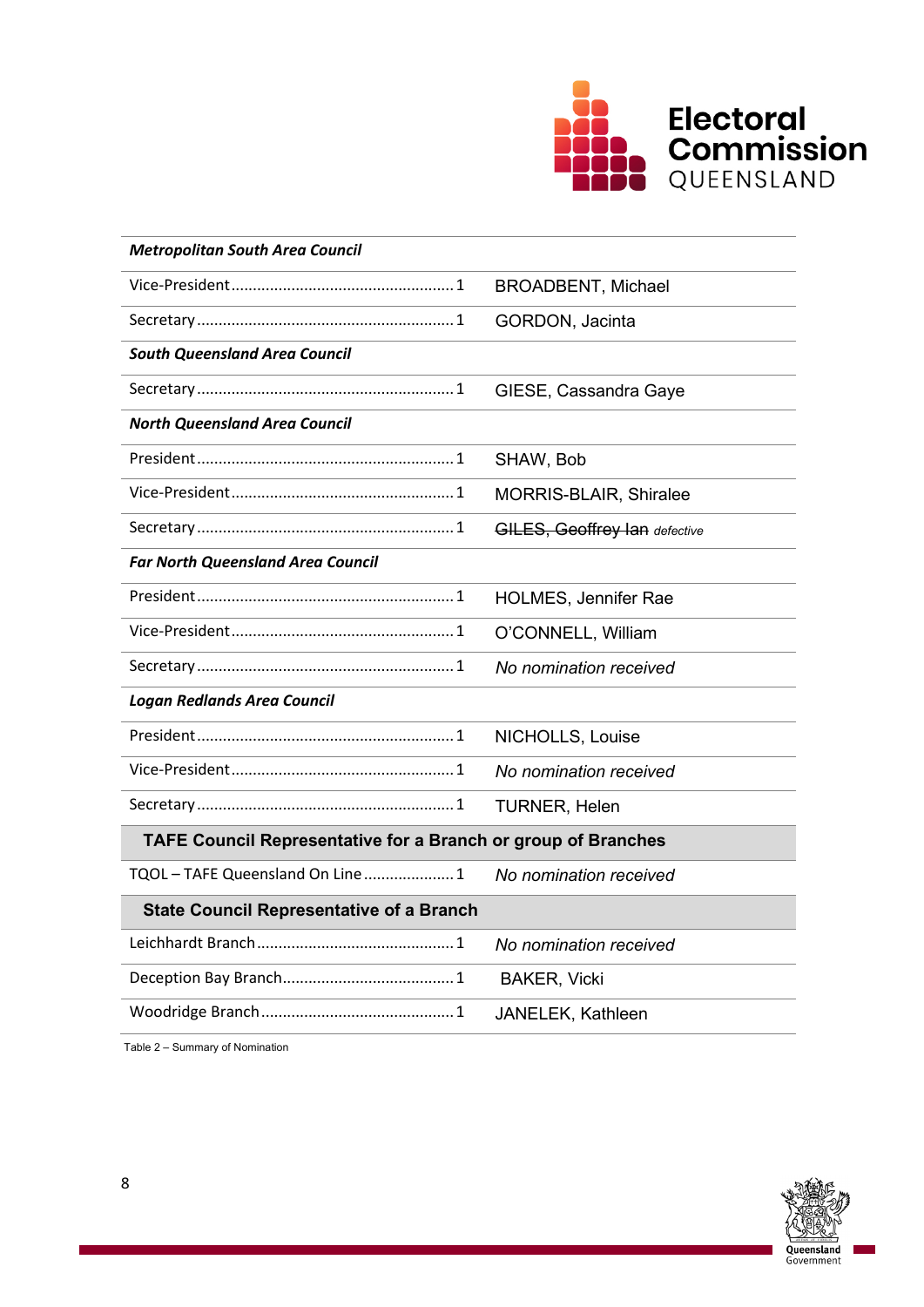

The following nominations were found to be defective or ineligible after the ECQ allowed seven (7) days for them to be rectified.

| POPE, Paige Elizabeth | I Narangba Valley Branch Delegate to Metropolitan<br>North Area Council |
|-----------------------|-------------------------------------------------------------------------|
| GILES, Geoffrey lan   | North Queensland Area Council Secretary                                 |

Table 3 – Defective or ineligible Nominations

The ECQ accepted the nomination of all other candidates as inquiries with the Union's membership records revealed that all candidates are eligible for election to the positions of office contested.

## **Ballots**

The ECQ was required to conduct a postal ballot for the following positions:

- Port Curtis Branch Delegate to Central Queensland Area Council
- Thozet Branch Delegate to Central Queensland Area Council
- South Western Queensland Branch Delegate to South Queensland Area Council

#### **Port Curtis Branch Delegate to Central Queensland Area Council**

#### **One (1) to be elected**

Votes counted under the Optional Preferential voting system.

Results in Ballot Paper Order –

|                       | Votes $@$<br>Count 1 | Votes<br>gained | Total<br>votes | <b>Status</b> |
|-----------------------|----------------------|-----------------|----------------|---------------|
| POWER, Amanda         | 27                   |                 | -31            |               |
| ALLEN, Christopher    | 6                    |                 |                |               |
| <b>MCMULLIN, Mark</b> | 33                   |                 | 35             | Elected       |
| <b>Formal Votes</b>   | 66                   | 6               | 66             |               |
| Exhausted             | 0                    |                 |                |               |
| <b>Informal Votes</b> | 0                    |                 |                |               |
| <b>Total Votes</b>    | 66                   |                 | 66             |               |

Table 4 – Votes Counted for Port Curtis Branch Delegate to Central Queensland Area Council

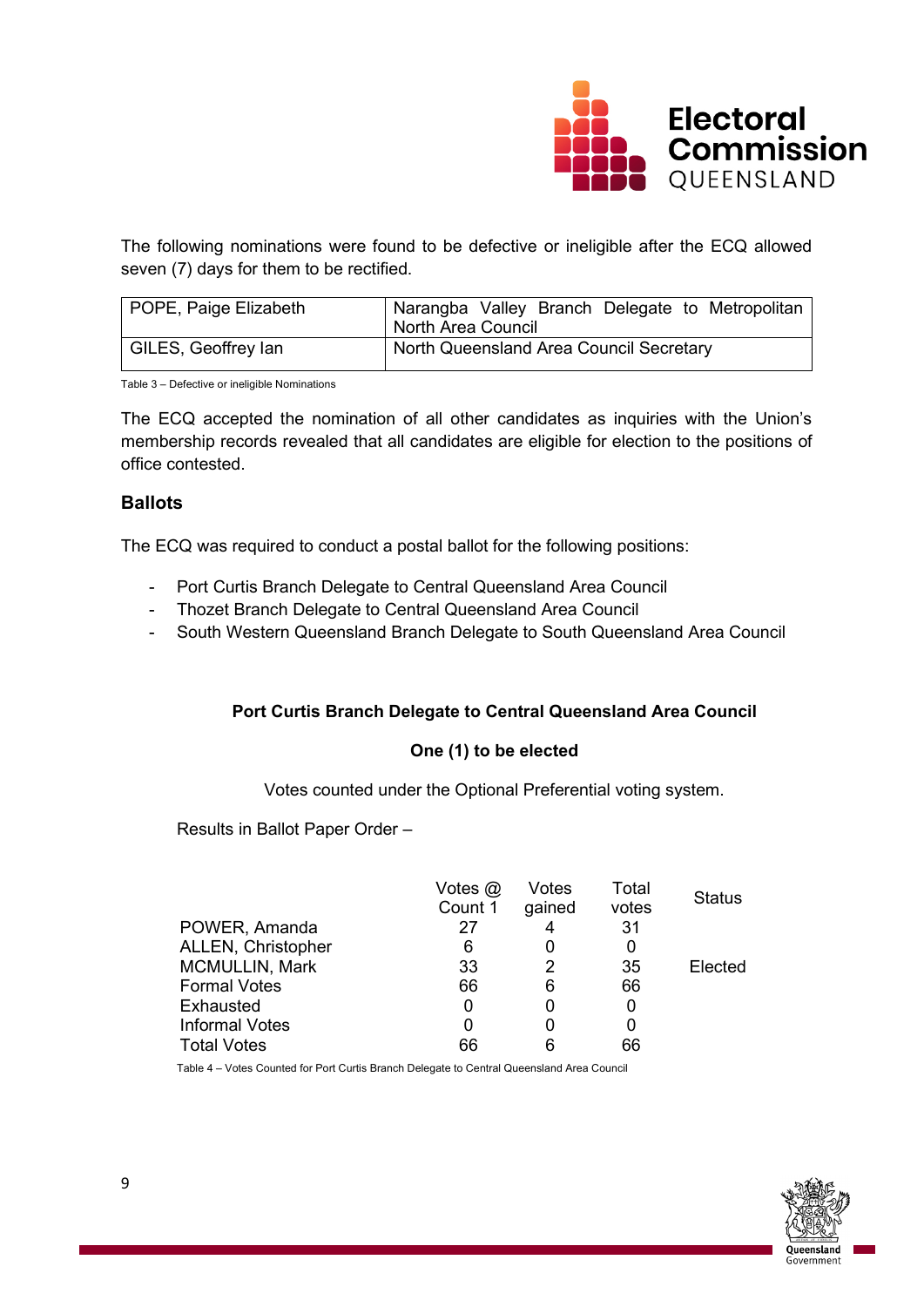

Christopher Allen had the lowest number of votes following Count 1 and was thereby eliminated. Preferences were distributed to the remaining candidates.

There were 68 envelopes returned however 2 were disallowed for the following reasons:

- 1 had the ballot paper outside the declaration envelope.
- 1 did not include a ballot paper in the declaration envelope.

66 ballot papers were included in the count.

## **Thozet Branch Delegate to Central Queensland Area Council**

## **One (1) to be elected**

Votes counted under the Optional Preferential voting system.

Results in Ballot Paper Order –

|                           | Count | Status  |
|---------------------------|-------|---------|
| MOONEY, Tina              | 21    | Elected |
| <b>CUMMING, Elizabeth</b> | 13    |         |
| <b>Formal Votes</b>       | 34    |         |
| Informal Votes            | O     |         |
| <b>Total Votes</b>        | 34    |         |

Table 5 – Votes Counted for Thozet Branch Delegate to Central Queensland Area Council

There were 36 envelopes returned however 2 were disallowed for the following reasons:

- 1 did not include the declaration so the voter could not be marked off the roll.
- 1 was disallowed because the declaration was not signed by the voter.

Therefore 34 ballot papers were included in the count.

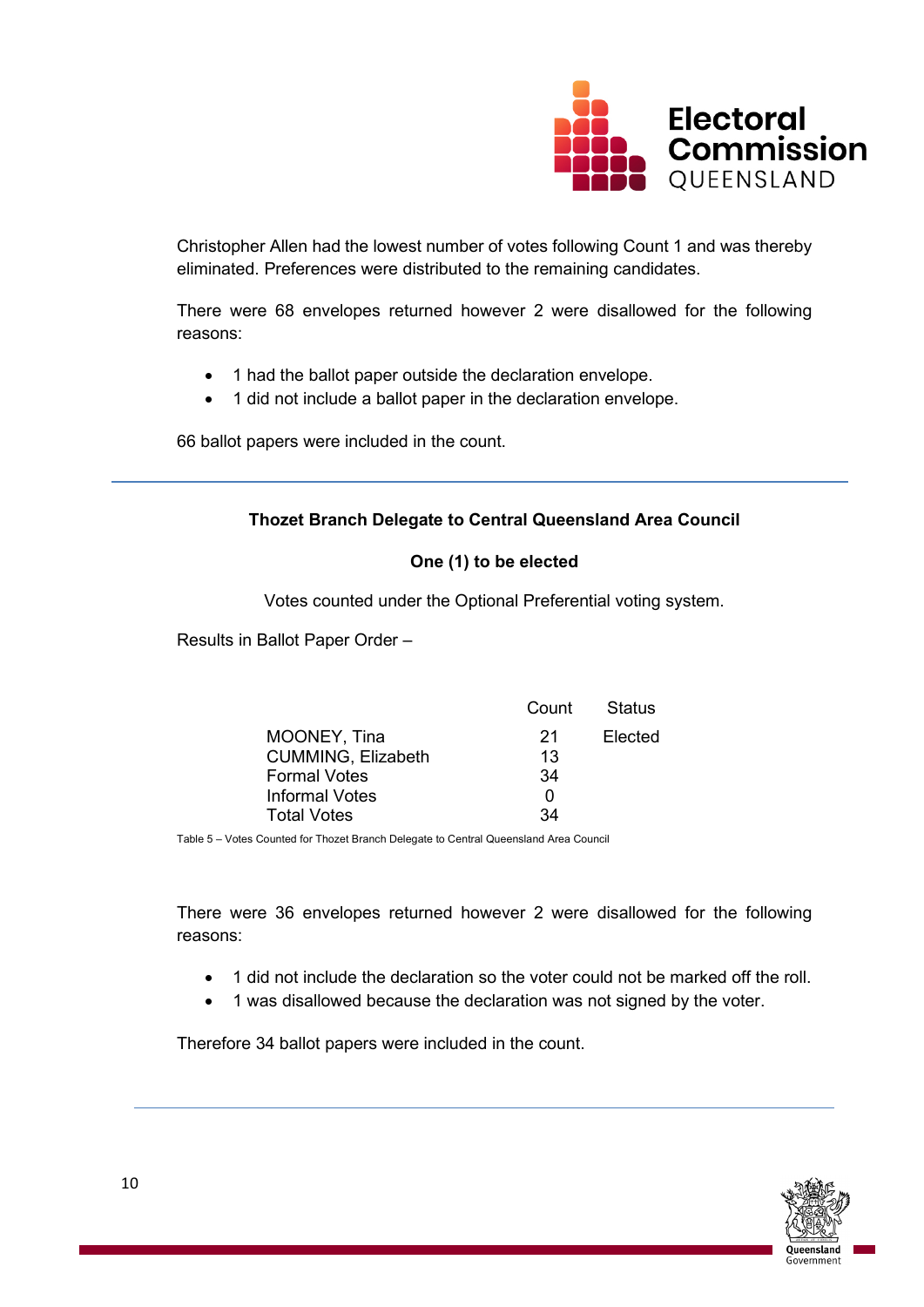

## **South Western Queensland Branch Delegate to South Queensland Area Council**

# **Two (2) to be elected**

Votes counted under the Optional Preferential voting system.

Results in Ballot Paper Order –

|                       | Count 1 | Count 2 | Total | <b>Status</b> |
|-----------------------|---------|---------|-------|---------------|
| GODDARD, Sarah        | 9       | 3       | 12    |               |
| MASON, Mikayla        | 13      | 13      | 26    | Elected       |
| <b>JONES, Monique</b> | 9       | 15      | 24    | Elected       |
| <b>Formal Votes</b>   | 31      | -31     | 62    |               |
| Informal Votes        |         |         |       |               |
| Total Votes           | 31      | 31      | 62    |               |

Table 6 – Votes Counted for South Western Queensland Branch Delegate to South Queensland Area Council

There were 33 envelopes returned however 2 were disallowed because the declaration was not signed by the voter.

Therefore 31 ballot papers were included in the count. Each ballot paper equalled 2 votes as there were 2 candidates' to be elected.

# **Declaration**

I, SUZANNE PETA BALL, an officer of the Electoral Commission of Queensland assigned to conduct an election by the Industrial Registrar in Decision RIO 2022/ 2, 5-7 issued pursuant to the *Industrial Relations Act 2016*, DECLARE THAT: -

TINA MICHELLE HOLZNAGEL is elected to the office of Calliungal Branch Delegate to Central Queensland Area Council.

DAVID BEDE HORSFALL is elected to the office of Central Highlands Branch Delegate to Central Queensland Area Council.

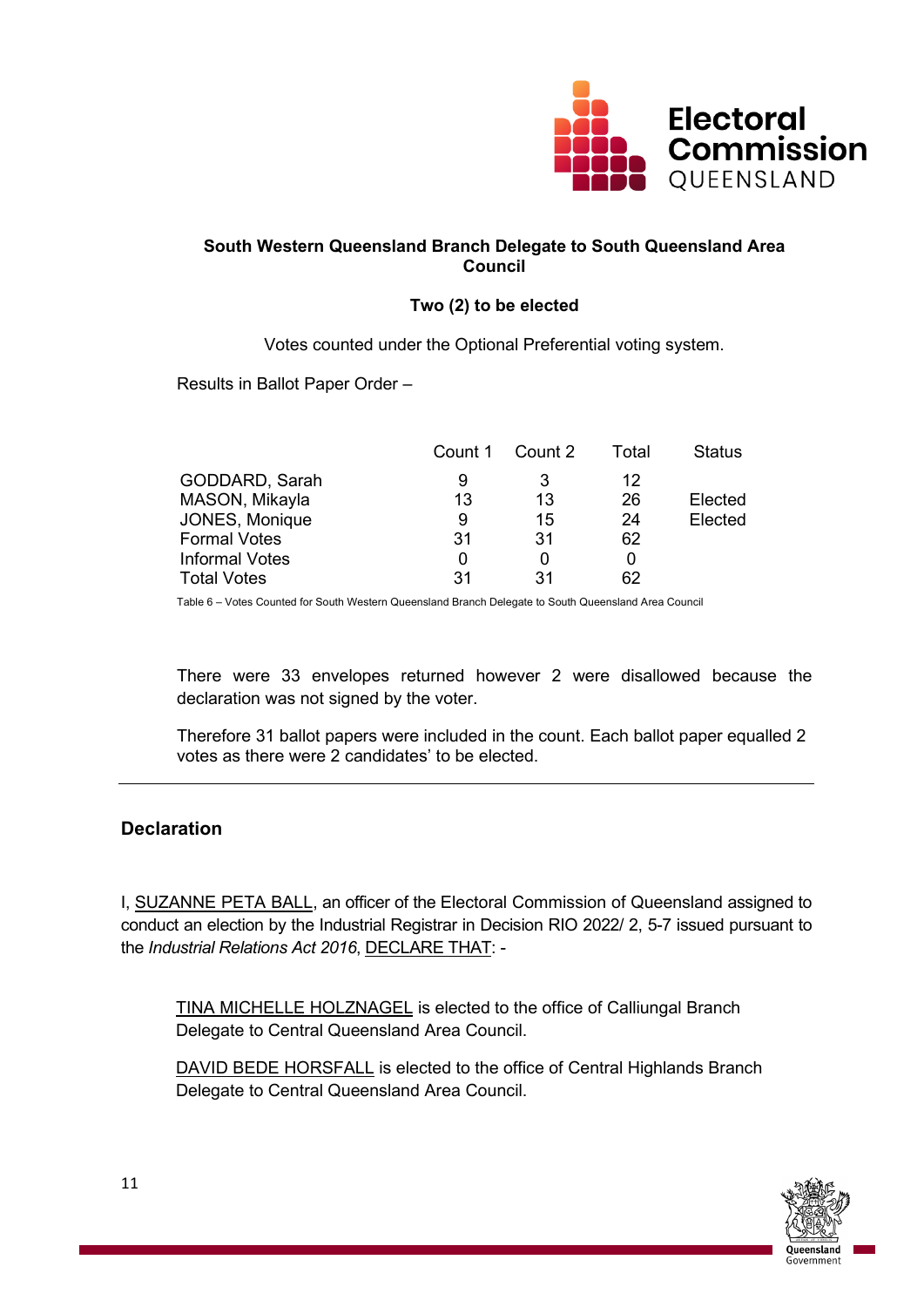

EMMA CHAMBERS is elected to the office of Keppel Branch Delegate to Central Queensland Area Council.

KIRSTY MCGOVERN is elected to the office of North Burnett Branch Delegate to Central Queensland Area Council.

GLENN CHIPPENDALE is elected to the office of Benowa Branch Delegate to Gold Coast Area Council.

ANDREW THOMPSON is elected to the office of Capalaba Branch Delegate to Logan Redlands Area Council.

AMANDA JEAN STEVENSON AND HELEN TURNER are elected to the office of Gold Coast Corridor Branch Delegate to Logan Redlands Area Council.

LOUISE NICHOLLS is elected to the office of Logan West Branch Delegate to Logan Redlands Area Council.

KEVIN MCMAHON is elected to the office of Centenary Branch Delegate to Metropolitan Central Area Council.

ROSA MONSOUR is elected to the office of Mt Coot-tha Branch Delegate to Metropolitan Central Area Council.

REBECCA GATER is elected to the office of South Brisbane Branch Delegate to Metropolitan Central Area Council.

MATTHEW JAMES GILLAM is elected to the office of Wooloowin Branch Delegate to Metropolitan Central Area Council.

NICHOLAS WINWOOD is elected to the office of North East Brisbane Branch Delegate to Metropolitan North Area Council.

NATALIE HATCH is elected to the office of Pine Rivers North Branch Delegate to Metropolitan North Area Council.

ROBIN BAI is elected to the office of Pine Rivers South Branch Delegate to Metropolitan North Area Council.

NATALIE BLACKLOCK is elected to the office of Springfield Branch Delegate to Metropolitan West Logan Area Council.

ELISE AURIAC is elected to the office of Mackay North Branch Delegate to North Queensland Area Council.

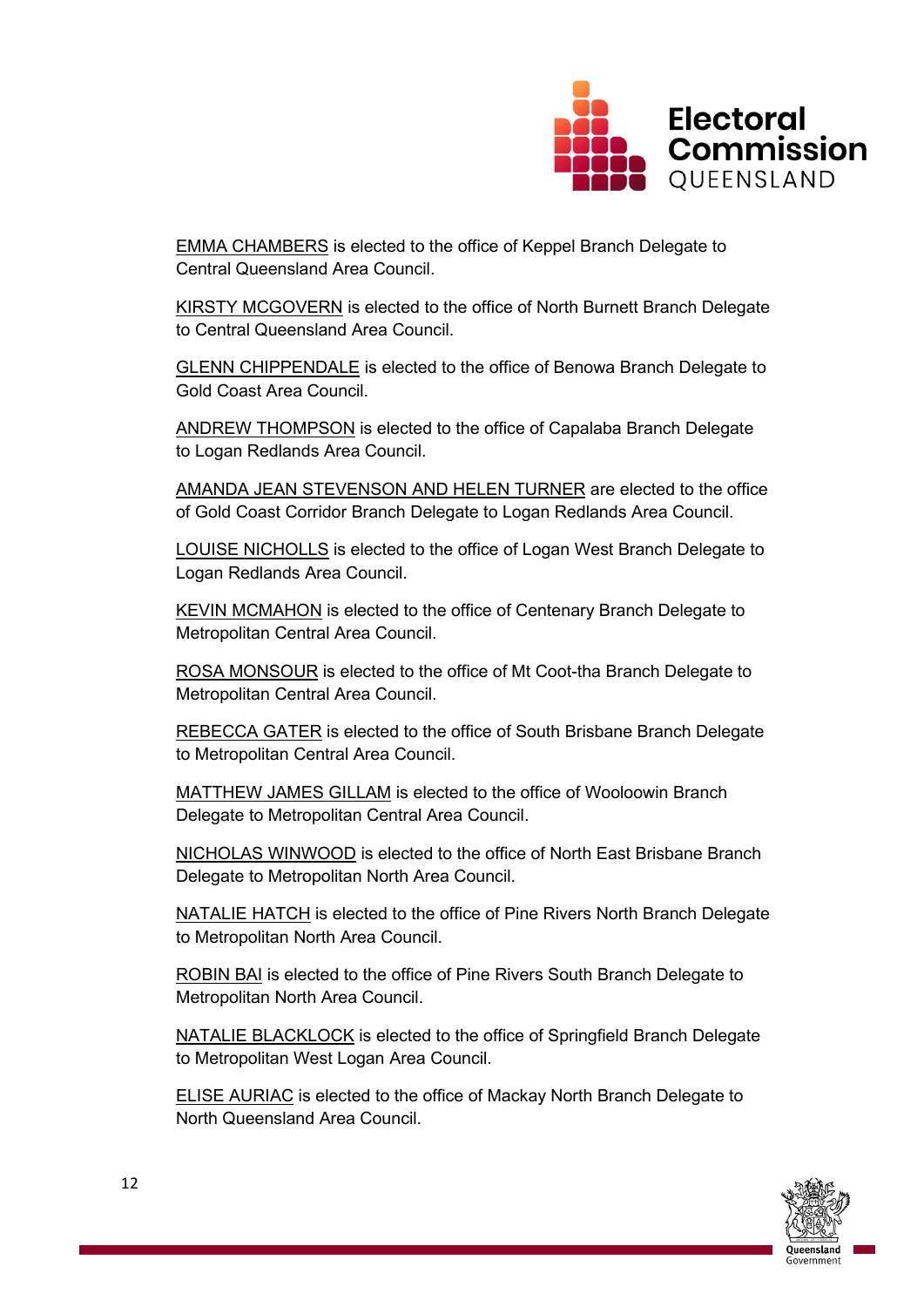

NAUDEEP SINGH is elected to the office of North Kennedy Branch Delegate to North Queensland Area Council.

GEOFFREY IAN GILES is elected to the office of Ross Branch Delegate to North Queensland Area Council.

GRANT WHITEFORD is elected to the office of Thuringowa Branch Delegate to North Queensland Area Council.

LOUISE AUMEND AND NICHOLAS CHANDLER are elected to the office of Townsville Branch Delegate to North Queensland Area Council.

SHIRALEE MORRIS-BLAIR AND NICOLE MURPHY are elected to the office of Whitsunday Branch Delegate to North Queensland Area Council.

GAVIN IRVINE is elected to the office of Barron Branch Delegate to Far North Queensland Area Council.

JO SHEPPARD is elected to the office of Cairns Branch Delegate to Far North Queensland Area Council.

JENNIFER RAE HOLMES is elected to the office of Cassowary Coast Branch Delegate to Far North Queensland Area Council.

THOMAS (TOM) MCCARTNEY is elected to the office of Mulgrave Branch Delegate to Far North Queensland Area Council.

MARK LIVINGSTONE is elected to the office of Northern Tablelands Branch Delegate to Far North Queensland Area Council.

MICHAEL RICHARDS is elected to the office of Torres Strait Branch Delegate to Far North Queensland Area Council.

CASSANDRA GAYE GIESE is elected to the office of Border Branch Delegate to South Queensland Area Council.

**LYNNE BUTTERS** is elected to the office of Dalby Branch Delegate to South Queensland Area Council.

TAMMY A MACKAY AND LUKE TODD are elected to the office of Darling Downs North Branch Delegate to South Queensland Area Council.

DONNA L NEWTON is elected to the office of Lockyer Branch Delegate to South Queensland Area Council.

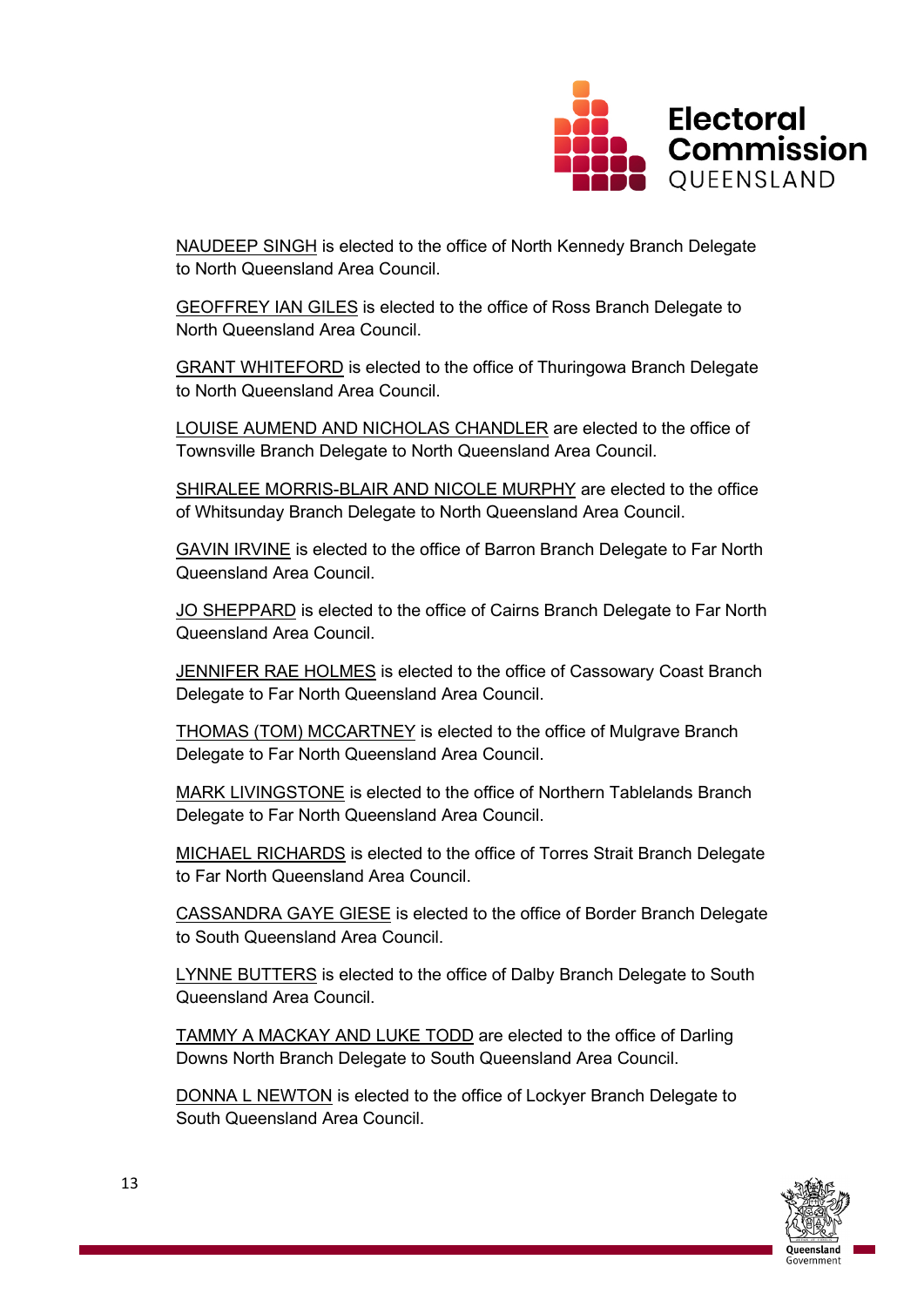

AMANDA L GRAY is elected to the office of Western Downs Branch Delegate to South Queensland Area Council.

RECHELLE MARSHALL is elected to the office of Caboolture Branch Delegate to Sunshine Coast Area Council.

MICHAEL BROADBENT is elected to the office of Metropolitan South Area Council Vice-President.

JACINTA GORDON is elected to the office of Metropolitan South Area Council Secretary.

CASSANDRA GAYE GIESE is elected to the office of South Queensland Area Council Secretary.

**BOB SHAW** is elected to the office of North Queensland Area Council President.

SHIRALEE MORRIS-BLAIR is elected to the office of North Queensland Area Council Vice-President.

JENNIFER RAE HOLMES is elected to the office of Far North Queensland Area Council President.

WILLIAM O'CONNELL is elected to the office of Far North Queensland Area Council Vice-President.

LOUISE NICHOLLS is elected to the office of Logan Redlands Area Council President.

HELEN TURNER is elected to the office of Logan Redlands Area Council Secretary.

VICKI BAKER is elected to the office of State Council Representative of Deception Bay Branch.

KATHLEEN JANELEK is elected to the office of State Council Representative of Woodridge Branch.

MARK MCMULLIN is elected to the office of Port Curtis Branch Delegate to Central Queensland Area Council.

TINA MOONEY is elected to the office of Thozet Branch Delegate to Central Queensland Area Council.